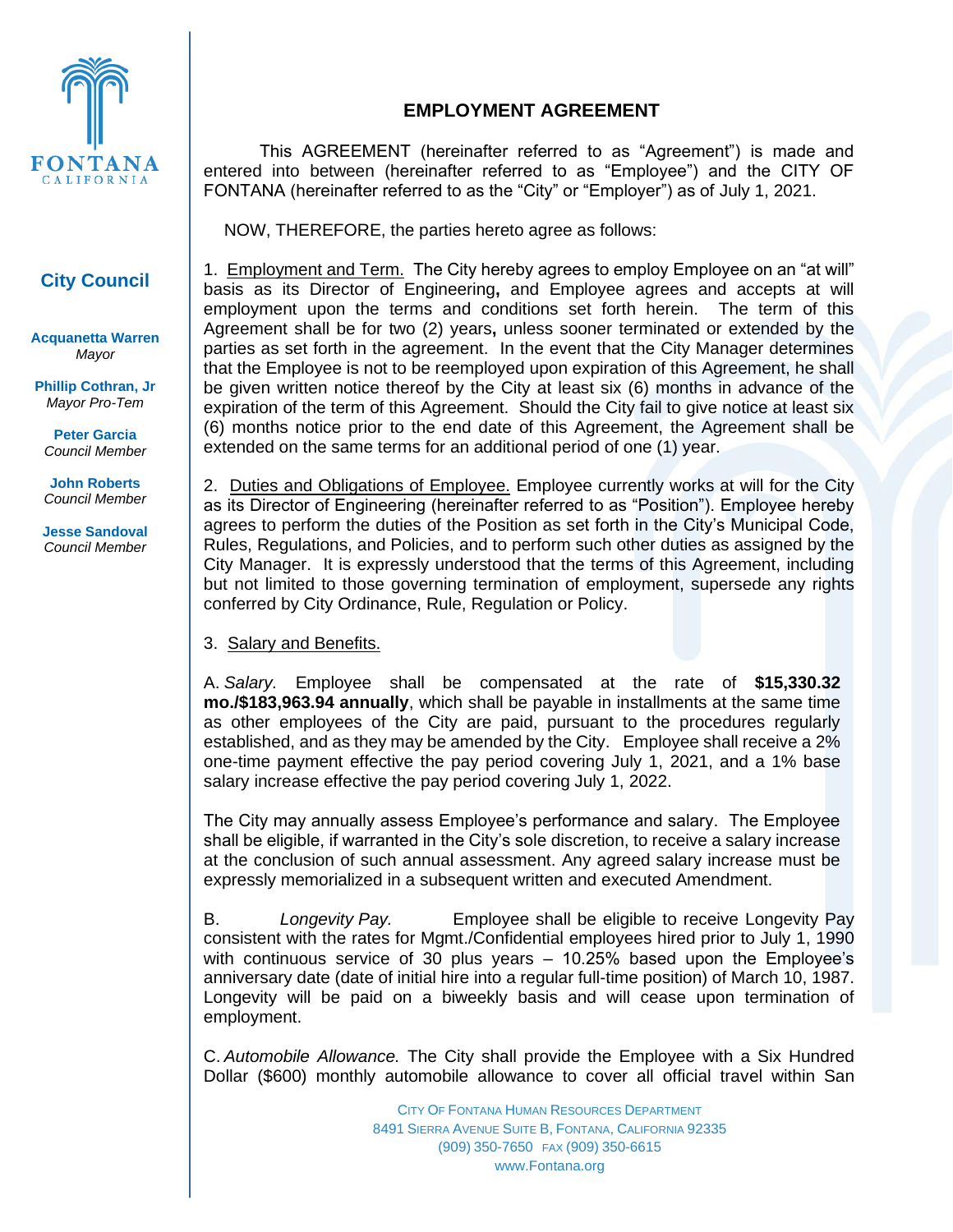Bernardino, Riverside, Orange and Los Angeles counties. Travel outside of these areas will be reimbursed at the rate paid per mile to other City employees, except in no case shall the mileage reimbursement for any one trip exceed the cost of round-trip coach airfare between the Ontario Airport and the destination.

Employee shall be responsible for providing all necessary liability insurance for the use of his personal vehicle for City business and shall provide proof of such insurance to the City upon request. Employee shall also be responsible for all maintenance, repair, and replacement costs associated with the use of his personal vehicle. Finally, Employee shall comply with all vehicle laws and City policies related to safe operation of a motor vehicle when operating his vehicle for a business-related purpose.

D. *Cell Phone Allowance.* The City shall provide the Employee with an eighty-five dollar (\$85.00) monthly cell phone allowance to cover the costs of using a mobile phone, based on the number of minutes projected to be needed for city-related work.

E. *Annual Leave Accrual & Cash Out.* Employee shall accrue personal leave in accordance with the leave accrual rate established for Mgmt./Confidential Unit employees. Employee shall agree to limit the number of personal leave hours which can be carried over from year to year to a maximum of one thousand (1,000) hours. Employee will cease to accrue personal leave time until they have reduced their personal leave below their ceiling. Employee may cash out up to 160 hours maximum, subject to the limits on accrued leave cash out time available. All accrued personal leave is payable upon separation from service.

F. *Administrative Leave.* Upon execution of this Agreement and each year thereafter, Employee will be allotted eighty (80) hours of administrative leave away from the office to be scheduled and used throughout the year. These days off do not accrue, are not subject to carry over, are not subject to any cash-out option, and will not be paid out upon separation of service.

G. *Bereavement Leave.* Employee shall be entitled to a maximum of up to three (3) in state and four (4) out of state bereavement days per occurrence to be utilized in the event of a death of Employee's spouse, child, brother, sister, parent, grandparent or other relative, subject to the approval of the City. The terms of the bereavement leave are governed by the City's internal policies as may be amended by the City from time to time in its discretion.

H. *Holidays.* The following eleven (11) holidays shall be observed as paid holidays:

| New Year's Day       | Martin Luther King, Jr. Day | President's Day        |
|----------------------|-----------------------------|------------------------|
| <b>Memorial Day</b>  | Independence Day            | Labor Day              |
| Veteran's Day        | <b>Thanksgiving Day</b>     | Day after Thanksgiving |
| <b>Christmas Eve</b> | Christmas Day               |                        |

Employee shall also be entitled to use three (3) optional "floating holidays" to be used as additional administrative leave days. Employee's leave account will receive credit for the two "floating holidays" on January 1st and credit for one "floating holiday" on November 1<sup>st</sup>. "Floating holiday" time not used by June 30th of each fiscal year will be forfeited. Holidays and "floating holidays" shall have the same hour equivalent as Employee's regular work schedule.

I. *Retiree Medical.* Employee shall be eligible for lifetime medical coverage, upon retirement, subject to the monthly payment limit of the Kaiser Plan premium amount for an employee and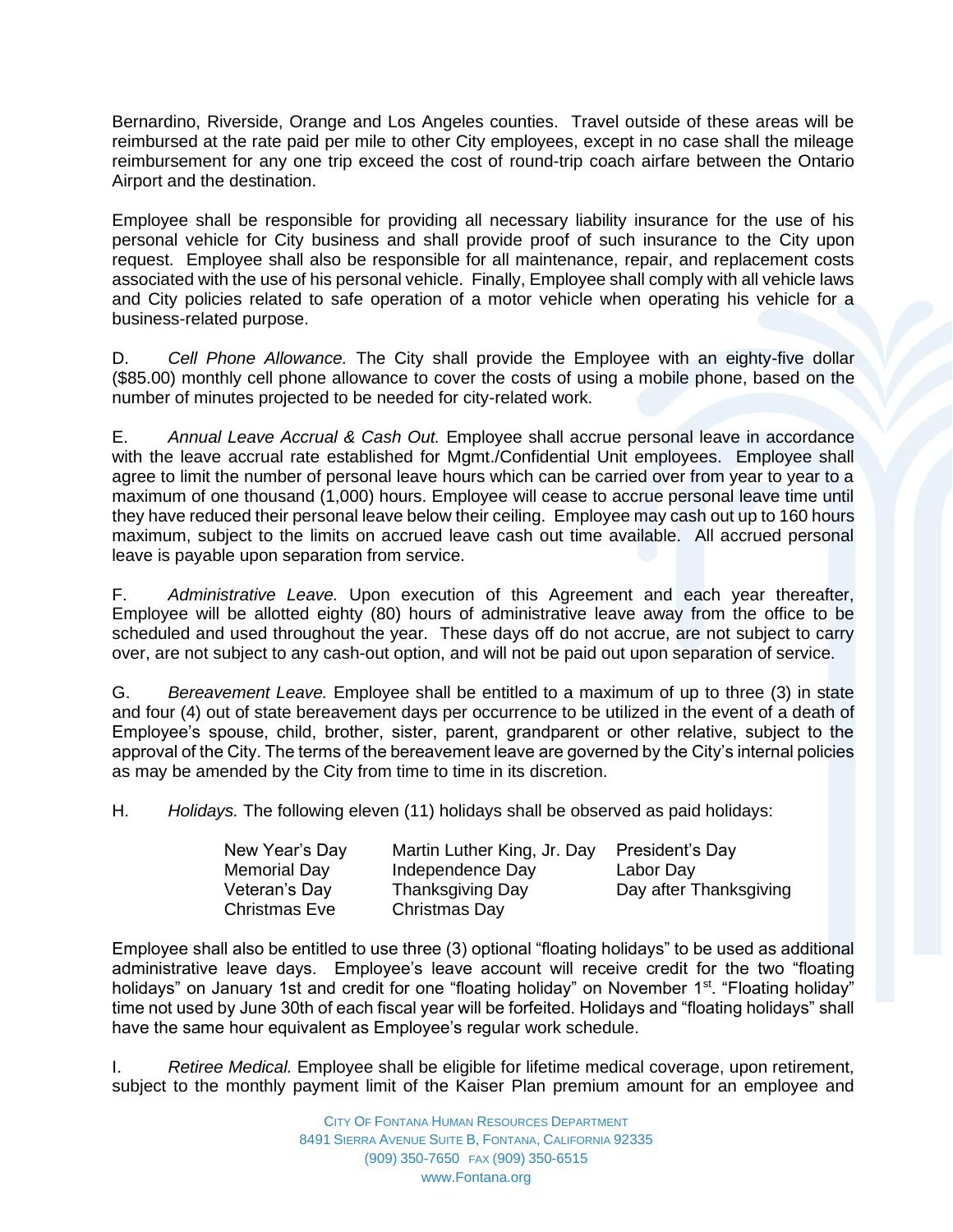spouse. Eligibility for lifetime medical is subject to the Employee completing five (5) years of continuous service at the level of Department Head or above and retiring from the City of Fontana as an annuitant of the Public employees Retirement System (PERS). Employee shall cease to be eligible for lifetime medical coverage paid by the City if the Employee reinstates as an active member of PERS or otherwise fails to meet the PERS definition of an annuitant.

J. *Cafeteria Allotment.* Employee shall have a monthly Cafeteria Plan allotment that is equivalent to 31.4% greater than the Cafeteria allotments provided to the Mgmt/Confidential Unit employees of the City. The allotments are adjusted annually based on premium increases/decreases.

K. *PERS.* Employee shall pay three percent (3%) toward the employee contribution of PERS. The City shall pay the remaining employee contribution of five percent (5%) pursuant to the retirement plan maintained by the City through the Public Employees Retirement System (PERS); provided, however, said payments shall not exceed the full employee portion of eight percent (8%) of the Employee's compensation in the case of miscellaneous members of the retirement system. These payments are not salary increases but are retirement contributions made in accordance with Section 414(h)2 of the Internal Revenue Code.

The City will pay the Employee's cost of the 1959 Survivor's Benefit.

L. *Fringe Benefits.* In addition, Employee shall be provided all those fringe benefits which are proportionate to those provided to Mgmt/Confidential Unit employees, as those benefits may be adjusted by the City and the Mgmt/Confidential Unit from time to time and the amounts shall be adjusted proportionately based on any adjustment in City contributions.

## 4. At-Will Employment Status, Termination of Agreement and Severance Pay.

A. *Nature of Employment*. Employee expressly agrees that the employment relationship created by this Agreement is "at will" and that Employee serves at the will and pleasure of the City Manager. Nothing in this Agreement, any Resolution, Statute, Ordinance, Rule, or Policy shall prevent, limit or otherwise interfere with the right of the City Manager to terminate the services of Employee at any time without cause or right of notice, *Skelly* conference, hearing, appeal or grievance. Employee waives any rights to the contrary, including but not limited to those set forth in Fontana Municipal Code Sections 20-31 and 20-32.

B. *By the Employee*. The Employee may terminate this Agreement upon written notice to the City Manager and shall endeavor to give two (2) weeks' prior notice. The City shall have the complete discretion to terminate the Employee any time prior to the end of such notice period, provided the City pays the Employee all compensation due and owing through the last day actually worked, plus an amount equal to the base salary the Employee would have earned through the remainder of the notice period.

C. *By the City, Without Cause*. At any time, the City may terminate the Employee's employment for any reason without cause. In the event the City exercises its right under this provision to terminate employment without cause, the Employee will be entitled to one of the following three options, at the City's discretion: (1) nine (9) months' notice of termination of employment; or, (2) compensation due and owing through the last day actually worked, plus nine (9) months of the Employee's salary as of the time of the termination *or* an amount equivalent to the remainder of the term of this Agreement pursuant to the requirements of Government Code § 53260, whichever is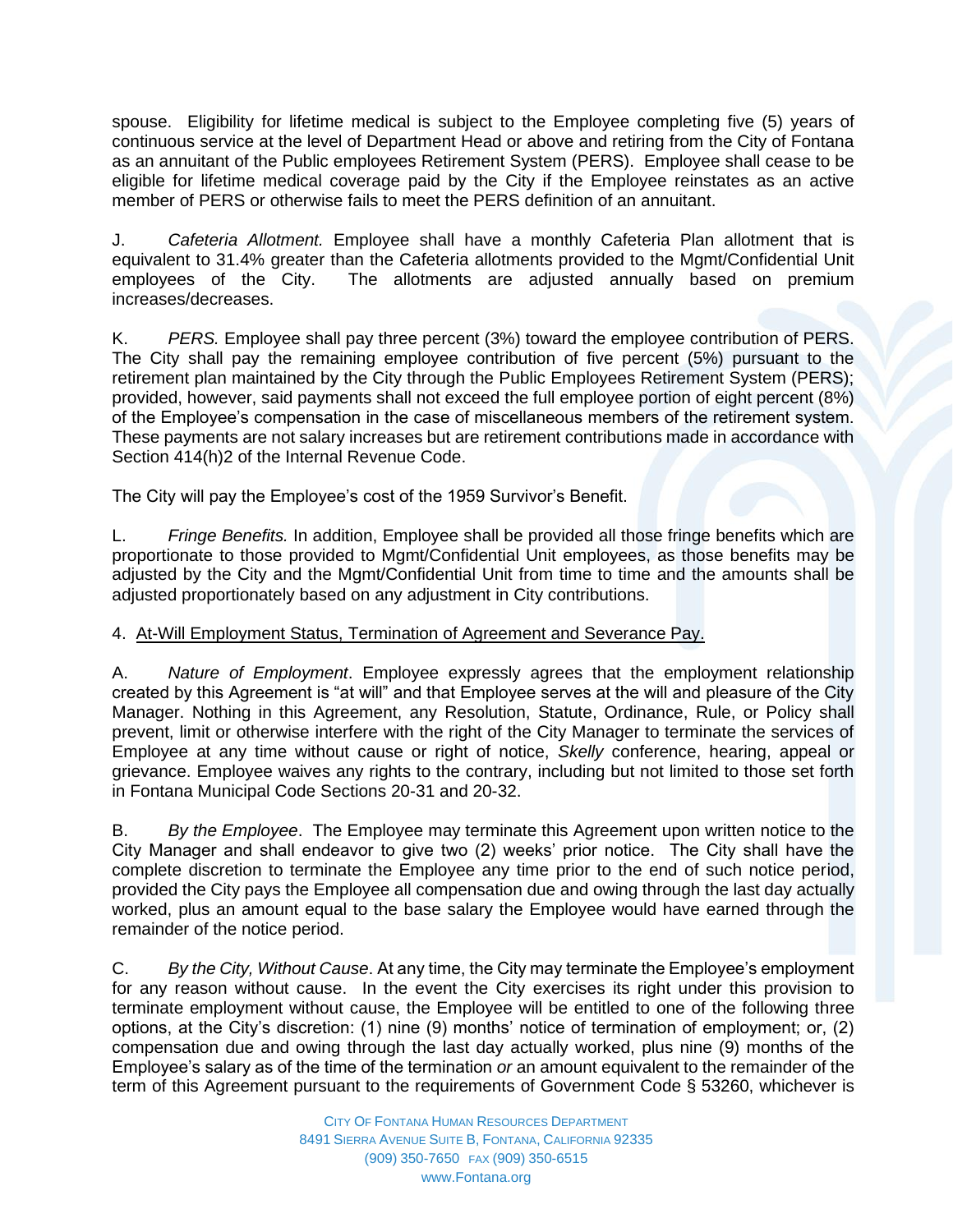less; or, (3) a combination of notice of termination of employment and salary in lieu of notice of termination of employment, not to exceed a total of nine (9) months *or* an amount equivalent to the remainder of the term of this Agreement pursuant to the requirements of Government Code § 53260, whichever is less.

Further, per Government Code sections 53243 to 53243.4, if Employee is convicted of a crime involving an abuse of his office or position, whether before or after release from employment, Employee shall fully reimburse the City for any severance pay, paid leave salary disbursed pending an investigation related to the crime, or legal criminal defense funds relevant to the crime.

D. *By the City, For Cause*. At any time, and without prior notice, the City may terminate Employee for Cause (as defined below). The City shall pay Employee all compensation then due and owing; thereafter, all of the City's obligations under this Agreement shall cease. Termination shall be for "cause" if Employee: (1) acts in bad faith and to the detriment of the City; (2) refuses or fails to act in accordance with any specific direction or order of the City; (3) exhibits in regard to his employment unfitness or unavailability for service, misconduct, dishonesty, habitual neglect, or incompetence; (4) is convicted of a crime involving dishonesty, breach of trust, or physical or emotional harm to any person; or (5) breaches any material term of this Agreement. Any dispute between the City Manager and Employee regarding whether the Employee's conduct constitutes cause for termination shall be resolved conclusively by the City Council, in its discretion, without right of appeal.

5. Amendments. This Agreement may not be amended or modified except by a writing signed by both parties. The failure of either party to insist on strict compliance with the terms or conditions of this Agreement by the other party shall not be deemed a waiver of that term or condition nor shall any waiver of any right or power at any one time be deemed a waiver of that right or power for all times.

6. Severability. If a court or arbitrator holds any provision of this Agreement to be invalid, unenforceable, or void, the remainder of this Agreement shall remain in full force and effect.

7. Attorneys' Fees. In any legal action, arbitration, or other proceeding brought to enforce or interpret the terms of this Agreement, the prevailing party shall be entitled to recover reasonable attorneys' fees and costs.

8. Governing Law. This Agreement shall be governed by and construed in accordance with the law of the State of California. Venue shall be appropriate in San Bernardino County Superior Court.

9. Interpretation. This Agreement shall be construed as a whole, according to its fair meaning, and not in favor of or against any party. The Agreement is integrated and whole and not reliant on any parole evidence for its terms. No presumption for or against validity or as to any interpretation based upon the identity of the drafter shall be applicable.

10. Conflict of Interest. The Employee agrees that he will abide with all applicable local State and Federal rules on conflicts of interest and receipt of gifts, including without limitation those rules found in the California Fair Political Practices Act and related regulations and those found in Government Code Sections 1090, *et seq*.

11. Acknowledgment. Employee acknowledges that he has read and understands this Agreement, that he is fully aware of its legal effect, and that he has entered into it freely and voluntarily and